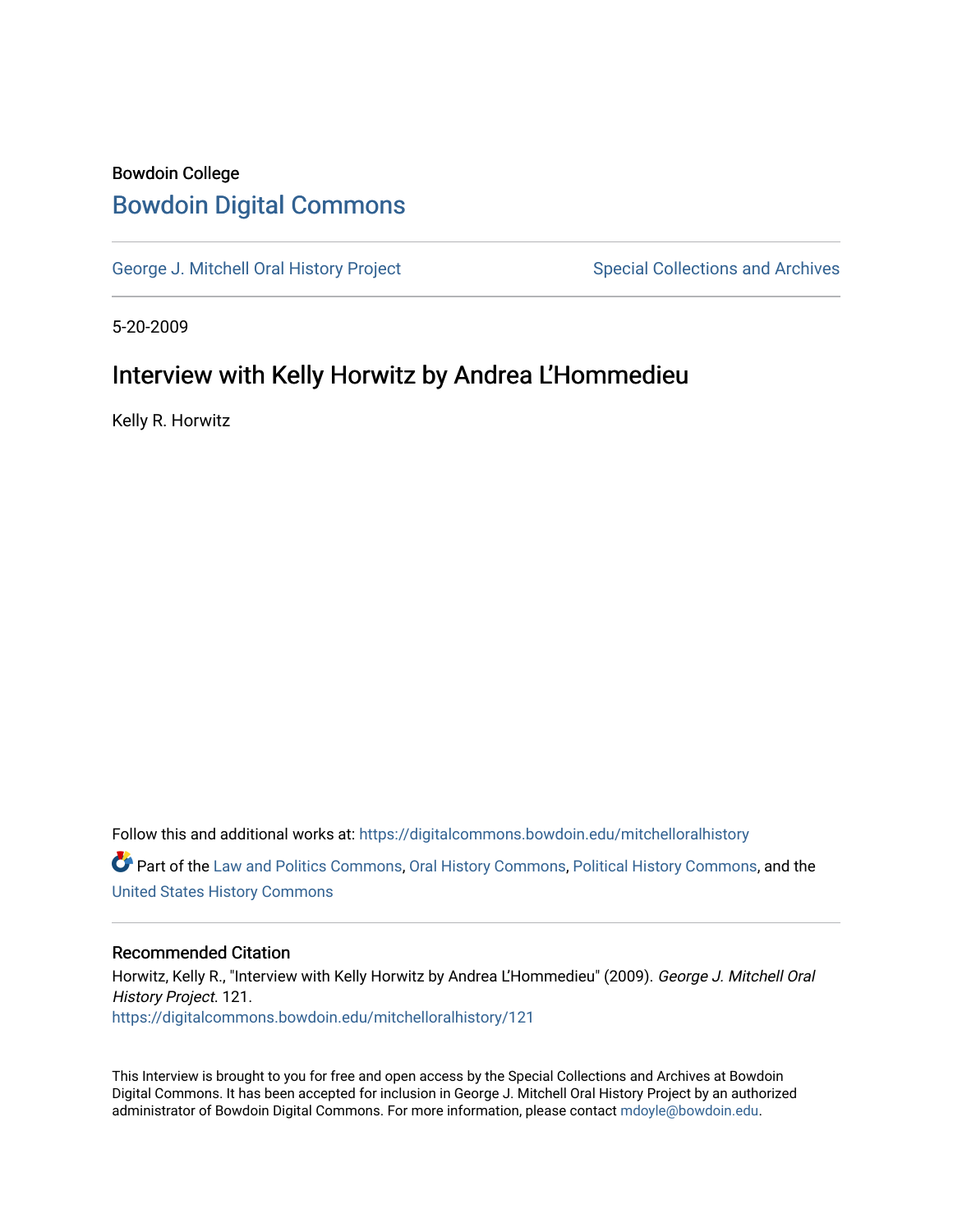# *George J. Mitchell Oral History Project*

 *Special Collections & Archives, Bowdoin College Library, 3000 College Sta., Brunswick, Maine 04011* © Bowdoin College

### **Kelly Riordan Horwitz GMOH# 102**

(*Interviewer: Andrea L'Hommedieu*) May 20, 2009

**Andrea L'Hommedieu:** This is an interview for the George J. Mitchell Oral History Project at Bowdoin College, the date is May 20, 2009, and this is Andrea L'Hommedieu, I am conducting a telephone interview with Kelly Riordan Horwitz in Tuscaloosa, Alabama, and I'm in Auburn, Maine. Kelly, could you just start by saying and spelling your full name?

**Kelly Horwitz:** Kelly Riordan Horwitz, K-E-L-L-Y, R-I-O-R-D-A-N, H-O-R-W-I-T-Z.

**AL:** And where and when were you born?

**KH:** I was born in Lewiston, Maine, August 28, 1967.

**AL:** And did you grow up in Lewiston or another community?

**KH:** I grew up in Livermore Falls.

**AL:** Livermore Falls, so that's not far, maybe twenty miles from the Lewiston area. Were you born in Lewiston because that's where the hospital was?

**KH:** Yes.

**AL:** So what was Livermore Falls like when you were growing up?

**KH:** Livermore Falls is and was very dependent on the paper mill, primarily International Paper in the neighboring community of Jay, but there was also the Otis Mill, which was on the border between Livermore Falls and Jay. It was a small community of about three thousand people; it was where my father's family was from, so my grandparents were there and a lot of my aunts and uncles. It was the kind of place where you knew virtually everyone who lived there.

AL: Right, and what were your parents' names?

**KH:** My father's name is John Peter Riordan, he always had gone by Peter, and my mother was Vicki Johnson Riordan.

**AL:** And what did they do for work in the community?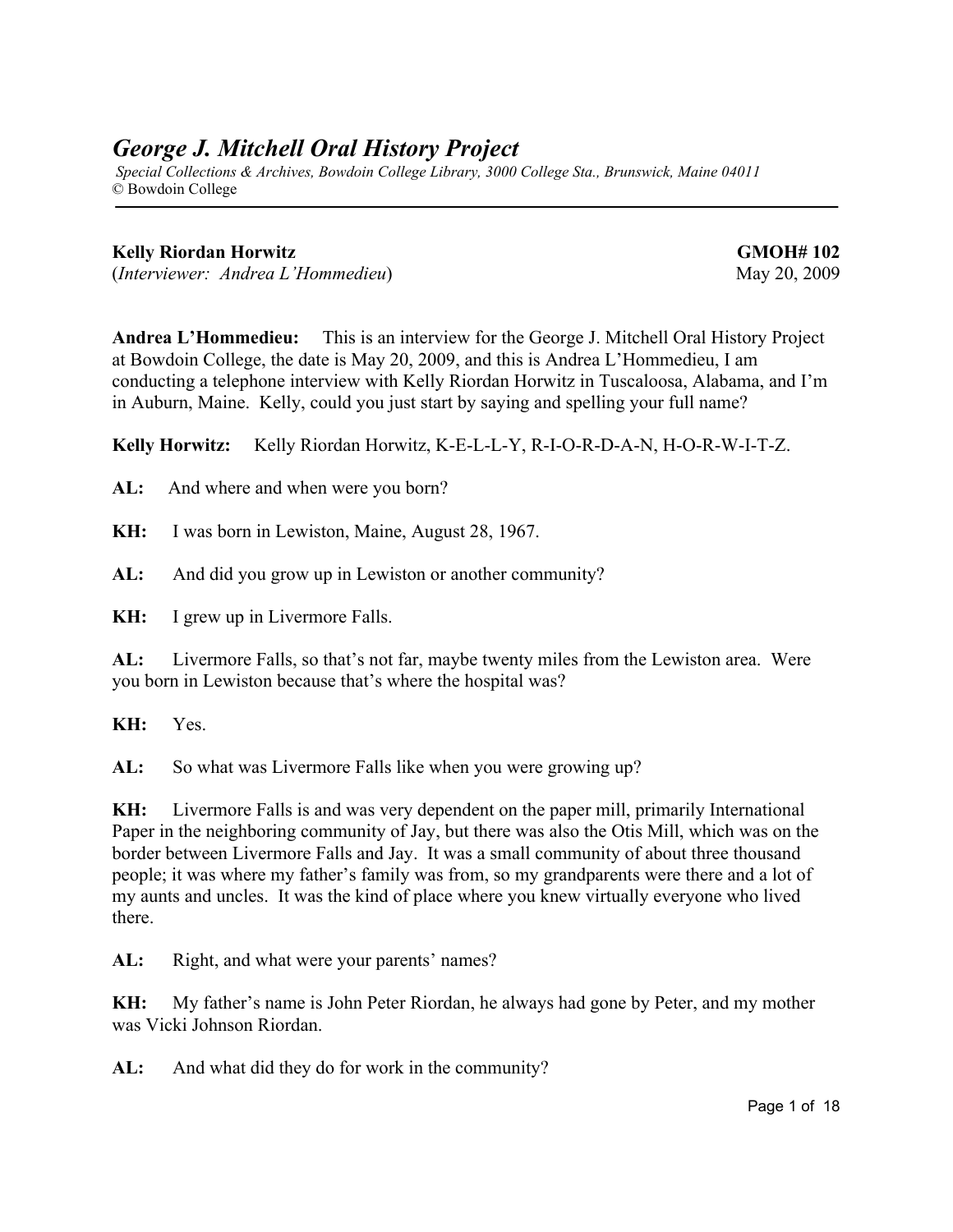**KH:** My father was a truck driver, my mother stayed at home with us 'til we were in school. When I was about ten years old she first went back to work, first at, there was a shoe shop in town, and then later she began to work for a construction company at the paper mill.

AL: And how many brothers and sisters did you have?

**KH:** I have twin brothers who are three-and-a-half years younger than me, and my parents divorced when I was thirteen, my father remarried, and then I have a half brother who's sixteen years younger than me.

**AL:** Oh wow, so a big spread in age there. Now, you said you went to Livermore High School?

**KH:** Livermore Falls High School, which served Livermore, Livermore Falls, and Fayette. I spent one year, my junior year of high school I went to Gould Academy in Bethel, Maine.

**AL:** And how did you get that opportunity?

**KH:** After my parents' divorce, I think my mother was a little concerned that I might be going down the wrong path, let's say, in high school, and so she started exploring options for me to spend the year away at boarding school, and it worked out that I got some financial aid at Gould and was able to go there for the year.

**AL:** And so you came back for your senior year and graduated from Livermore Falls High School?

**KH:** I did.

**AL:** And what did you do after that?

**KH:** After that I went to Northwestern University in Evanston, Illinois, and got my college degree, a Bachelor of Science degree in education and social policy.

**AL:** And so at what point did you connect with Senator Mitchell?

**KH:** After graduation. When I was in college I, I'd always had an interest in politics and I became very involved in local Democratic Party politics in Evanston, and along with a couple of other friends from college we actually became precinct captains and helped organize the college campus in 1988, that was a presidential election year, obviously, and once I'd been bitten by the political bug I really wanted to go down that road.

And it so happened that obviously 1988, that's when George Mitchell was elected majority leader, and being from Maine, I wanted to work for him. And it worked out well, because his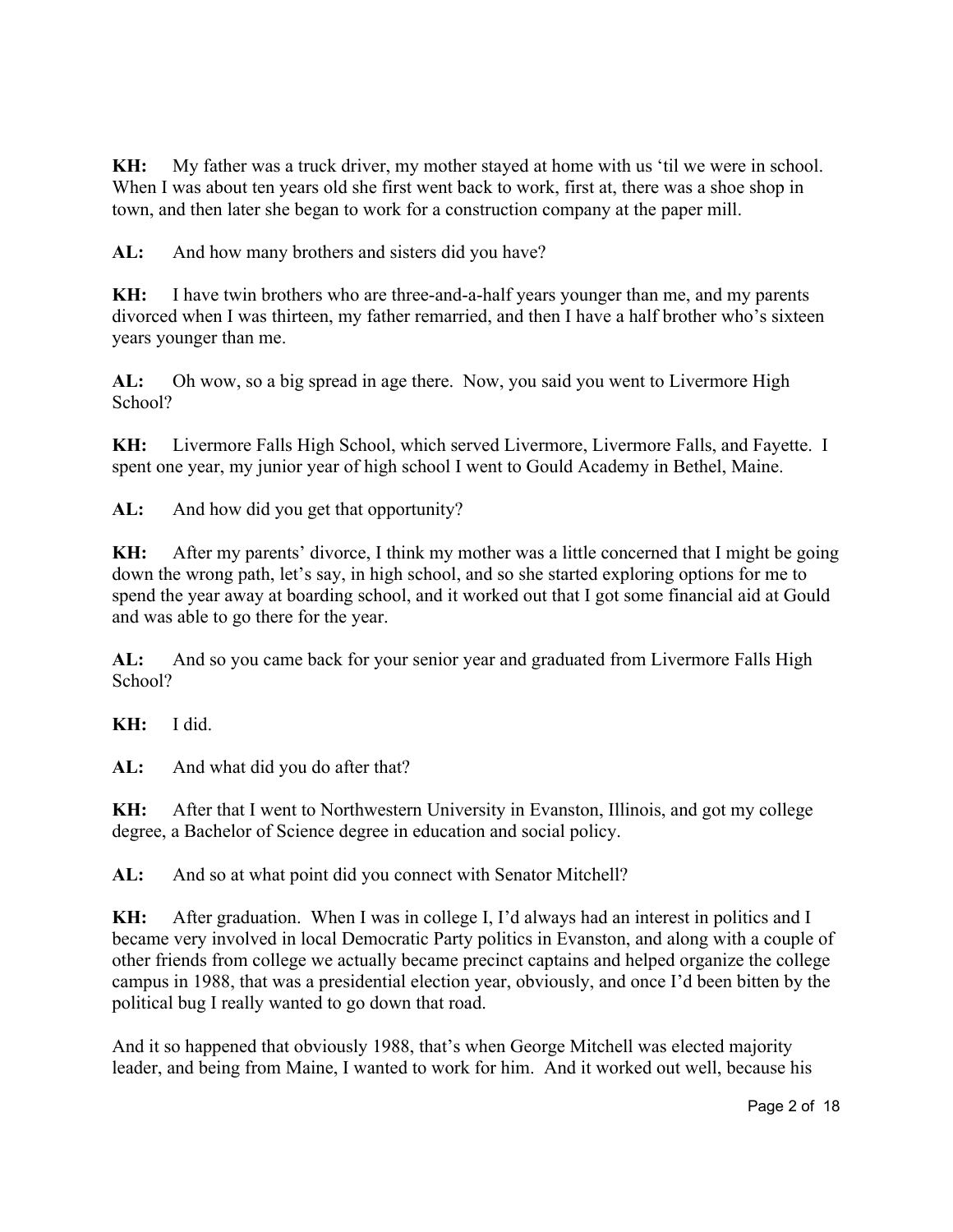staff was vastly expanding as he took on his role as majority leader, so I guess probably starting in the beginning, probably January or February, somewhere in that time frame, I first started sending out resumes and saying to people, 'I want to move to Washington and work for you,' and Mitchell was one of the people I targeted. And Mary McAleney agreed to meet with me over my spring break, which must have been about March of that year, I did a trip to Washington to try to start making some connections, and Mary told me to keep in touch and I periodically would drop her a letter or call her, obviously, it was the days before e-mail.

And you know, the difficult thing I guess, being a college senior and wanting to work in Washington is, it wasn't like some of the paths that other people were following, going into investment banking or finance or something like that where there was very much a routine-ized way for applying for jobs and to know three or six months in advance, yes, this is where I'm going to work after graduation. So it was really coming down to the wire, and I'd made plans to move to Washington with some friends from college, and I'm trying to think, it was sometime I think after I graduated in June, I was still in Chicago, working, but ready to move, and Mary called me up and said, "How would you like to work in our mail room?"

And again, after of course going to college for four years, a lot of other people, your friends in college are like, "You're going to go to work in a mail room? You put all this time and energy and money into a college education." And that was one of the things I guess, after I'd been on Capitol Hill, that I emphasized with other people looking for those jobs is that, how you have to get your foot in the door.

**AL:** So what did you do in the mail room?

**KH:** Well, when he became majority leader he of course had a huge increase in the amount of mail he was getting, and so they had added a second mail room position, there were two of us working in the mail room at that time. And also, the Senator took the position that he wanted to respond to everyone who wrote in, which my understanding is that that was a policy that was different from a lot of senators, in that most senators will only respond to their home state mail, especially if you're in a high visibility position or large state.

So sometimes it was much to our frustration that he wanted to respond to every single letter, but that was the policy we followed. And so when I started it was just literally sorting the incoming mail, and then managing the outgoing mail, the legislative correspondents would draft responses, with oversight from the legislative aides, and we would run the autopen for individual letters that went out, the ones that were truly just massive responses, you know, everyone writing in about the same exact bill with pretty much the same positions would, there would already be a preprinted name on it, but a lot of the correspondence needed an autopen signature as well, so we managed that. And it's hard to believe, thinking back on it, but truly that took two people all day, every day to sort incoming mail and deal with the outgoing mail.

**AL:** And so in that position, how did you get recognized as having more potential?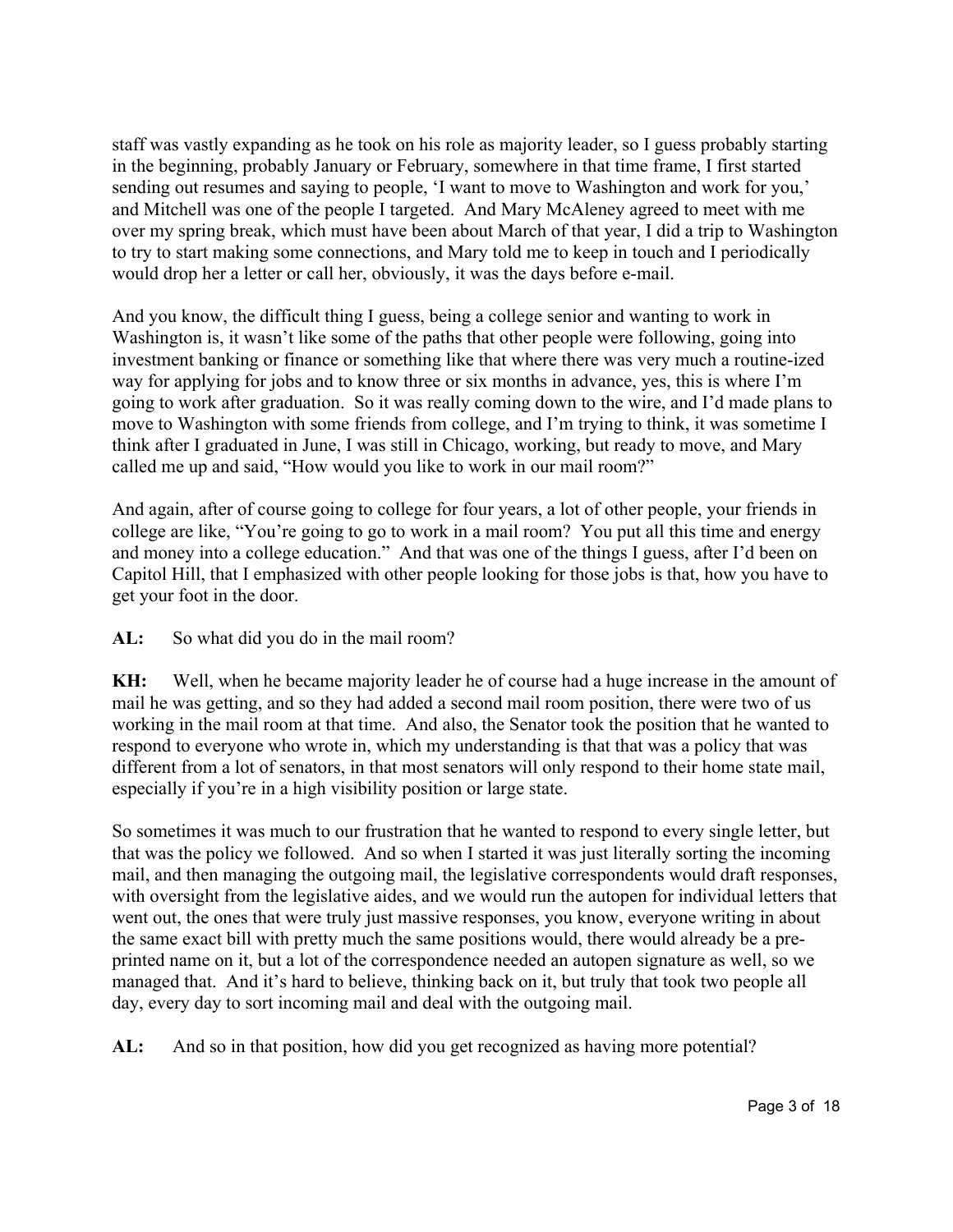**KH:** It's hard to believe, isn't it? I don't know, I was extra good with the autopen and they wanted to give me a chance. Let's see, there were, the people in the mail room and the people that, we had two people on the front desk as receptionists, and this is in the personal office, and then he had I guess one person in a receptionist kind of position in the majority leader's office. The mail room people dealt with all mail for both the personal office and the majority leader's office.

But those entry level positions were always viewed as entry level with the potential to move up, you'd be essentially groomed and given opportunities to do other things in the Mitchell empire. And that had been true for a long time, you can go back to Anita Jensen when she started with Muskie, was kind of whatever lackey position was the entry level position at that time, and she became Mitchell's speech writer, and obviously for Muskie as well, and one of the top legislative aides. So there was just that tradition I think in the office that they looked to hire people that they thought had potential to do other things in the office.

And I'd say, it's really hard for someone to come to Capitol Hill and not do something that's a stepping stone, which is something that you would try to gently explain to some of the interns who would come through and think that on day one they were going to be the senator's right hand person, advising on policy. And these are people who didn't even know what the *Congressional Record* was, or how to find a speech he'd given, or research votes. So I think that that system worked pretty well overall to get people adjusted to Capitol Hill and how things worked before throwing them into some situation where they're expected to do something that required a little more insider knowledge.

So, let's see, I don't know that I've actually answered your question. So I started in the mail room, and then it seemed like generally there was turnover almost every summer because you'd get people who would decide to go back to grad school, so I came in August of '89 and the following summer, as people were getting ready to go off to college, there were positions opening up for legislative correspondents, and that's where I went next in the office.

- **AL:** Okay, and so you were on his personal staff as a legislative correspondent.
- **KH:** Right.
- **AL:** And so how long did you stay in that position?
- **KH:** I knew you were going to ask that.
- **AL:** It wasn't all the way up til '92, was it?

**KH:** And you know what, after I sent you that, it was actually '93 when I went to the floor, so now I need to work backwards. So '90 I started as an LC, I would say I did legislative correspondent stuff for about a year-and-a-half, and I did, obviously did, the whole job was writing, and I worked closely with Anita and Grace, Anita Jensen, Grace Reef, in that position,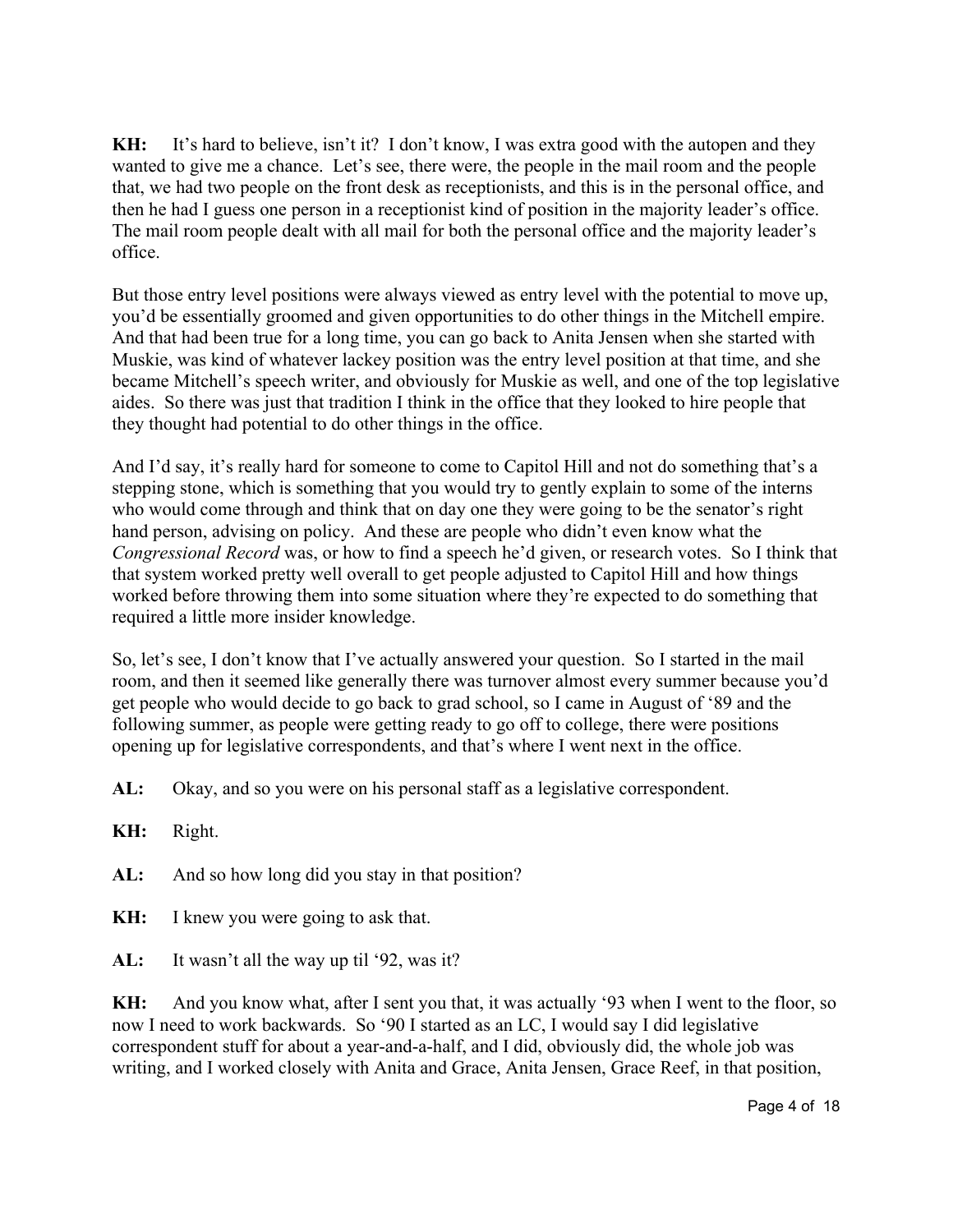and Anita liked my writing style and started to give me work as, doing some of the minor secondary speeches, and so that's part of what I transitioned into.

From legislative correspondent I took on the title of, I think it was special assistant, and I did some speech writing and started to try to – how do I describe it – organize the Senator's record in anticipation of him running for reelection in '94. So -

**AL:** Right, so you'd have all that information there for them.

**KH:** it would come in handy, as we started to get press enquiries and whatnot. So I did this just strange mishmash of work from I'd say, I don't know what it was, roughly the end of '91 to the middle of '93, where it was some speech writing, they peeled off some legislative issues and so I did some legislative assistant work, and then compiled Mitchell's record in anticipation of the election. It was a strange position that no one else in the office ever held, I believe.

**AL:** And what was Anita like to work with? That was quite a compliment for her to give you some of the speech writing work.

**KH:** Let's see, I, you know, I think the world of Anita and we worked well together. I joke that my career has been one in which I've always worked with amazing, highly talented, demanding women that no one else can work with. And for some reason, I just always had a great relationship with people that other people have difficulty to work with and end up in tears working with, and I don't know why that is. But Anita and I had a great relationship and, I mean I admire her greatly, she's so incredibly brilliant. But she calls it the way she sees it, so -

**AL:** Right, straightforward.

**KH:** Yeah, exactly, and she doesn't suffer fools. So I just was glad that she didn't put me in the 'fool' category. And she was an incredible teacher, too. Not a teacher in the sense of, 'oh, let me sit down with you for three hours and painstakingly spoon feed you,' but a great teacher in terms of, she knew what she was talking about, and if you were willing to sit back and observe and soak it up, there was a lot to be learned from her.

**AL:** Right, and you said you also worked with Grace Reef, and on what things did you work with her?

**KH:** Children's issues, primarily. And I'm trying to think, I did some, let's see - So with Anita, when they started kind of peeling off some discrete issues, I know that she gave me some of the Americans With Disabilities Act compliance issues, and in particular made me the point person for, within the Capitol complex, how are we going to become ADA compliant. With Grace, I'm trying to think, it was, I did some Social Security disability work, juvenile justice issues, well I guess that was more Anita's bailiwick. Gosh, I'm trying to remember what else I did with Grace. Pretty much whatever Grace would ask on a given day, but it was just mostly children's related issues. When I was a legislative correspondent for her we were doing,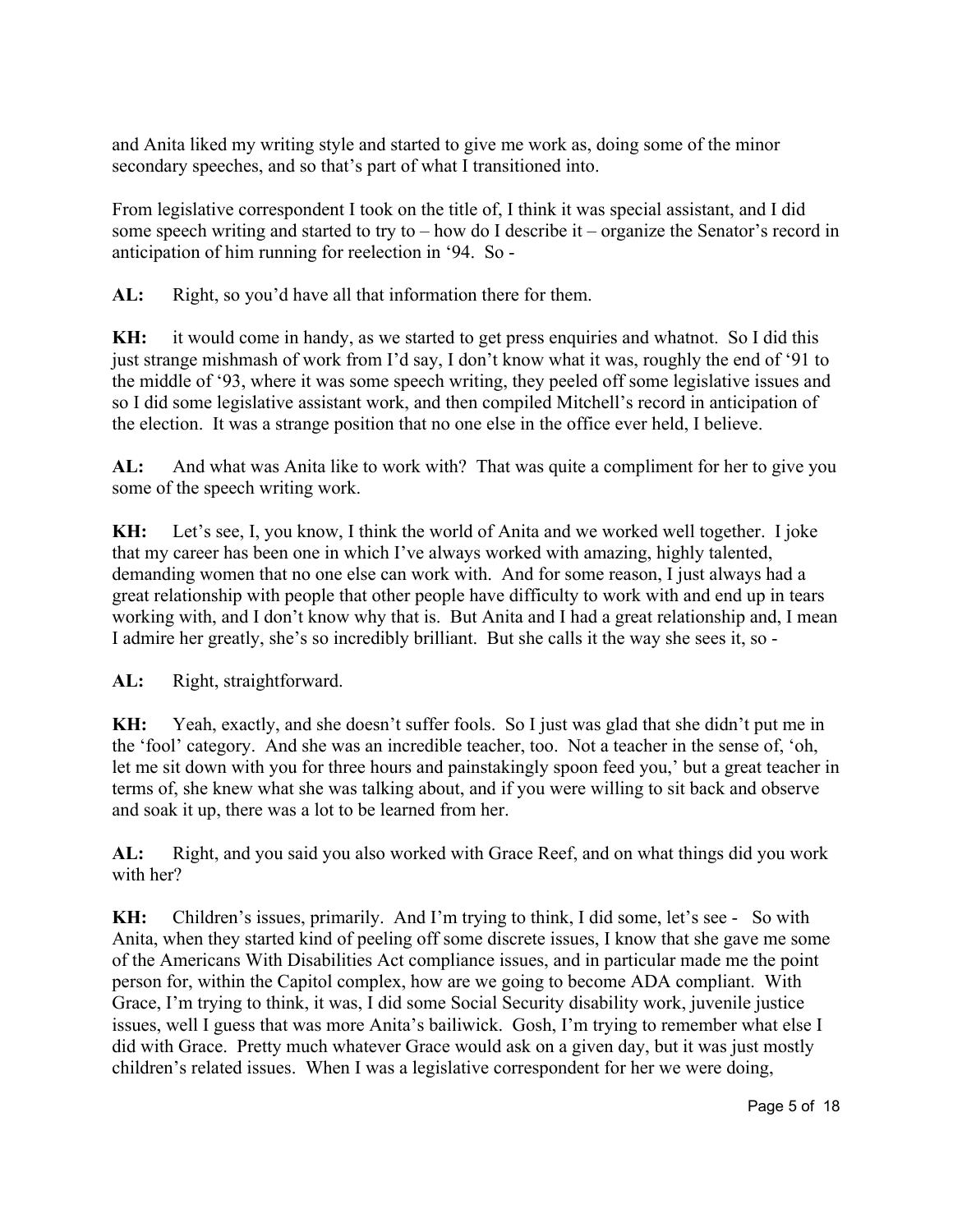obviously Family and Medical Leave Act was, had just come into being. Yeah, so between the two of them there was a lot of liaison with various women's groups.

**AL:** Right, and you said you did some work peripherally on DFAS [Defense Finance and Accounting Service] with Sandy Brown, at what point was that?

**KH:** I'll start by saying Sandy is one of my best friends, and we ultimately ended up being roommates on several occasions. Sandy also is just an amazing person, but I've also told her straight out that she can be her own worst enemy – this is the long way of getting to your answer – and Sandy would just about kill herself doing her job. And when DFAS was in the works, I mean she was just living and breathing DFAS. And I shared a room at that point with Anita, Grace, and Sandy, so I always kind of knew what was going on with their issues as well, and so I just would kind of step in and try to help Sandy with, play backup I guess, on DFAS. If there were things that she needed written or proofread I did some of that work.

But the thing I remember most clearly is the day that the application was due, frantically driving around Crystal City with her, trying to help her find whatever generic office this application was supposed to be dropped off at. And the thing about Crystal City is, everything is named Crystal, it's like Crystal Drive, Crystal Lane, Crystal Street, and here we were with, you know, of course I'm sure it was right down to the wire, where we're driving around this big, anonymous, not even a suburb, just this government wasteland of buildings, with this project that she has poured her life into for about six months to a year, and also keenly aware of how much it would mean for northern Maine to be able to get something like this, and the two of us just, it was like something out of a comedy movie where we're not sure where we're going, not sure what we're doing, and driving and running from place to place trying to figure out where to drop this application.

So I don't, you know, I did not have a lot of involvement in the details of DFAS and how it came about. It's like I said, it was just very peripheral, trying to save Sandy from herself on numerous occasions.

**AL:** And so the next step is probably you going from the personal office to the floor staff, when Senator Mitchell was majority leader. How did that come about? You said you were the only personal staff member that went to the floor staff.

**KH:** Yes, and I, I honestly don't know exactly how it came about. I'd had crossed paths with the Senator over the years, I wasn't in his office on a daily basis, I wasn't his John Hilley or Martha Pope or his right hand person, so I'm not quite sure how we developed that connection. I guess there are a couple of little vignettes along the way that stand out for me.

**AL:** Can you talk about those?

**KH:** Well, I guess I'm thinking about, for some reason, let's see, I came there in August of '89, in the spring of 1990, I have no idea what possessed me to do this but I applied with the Maine State Society to be their Cherry Blossom princess, which every state has a state society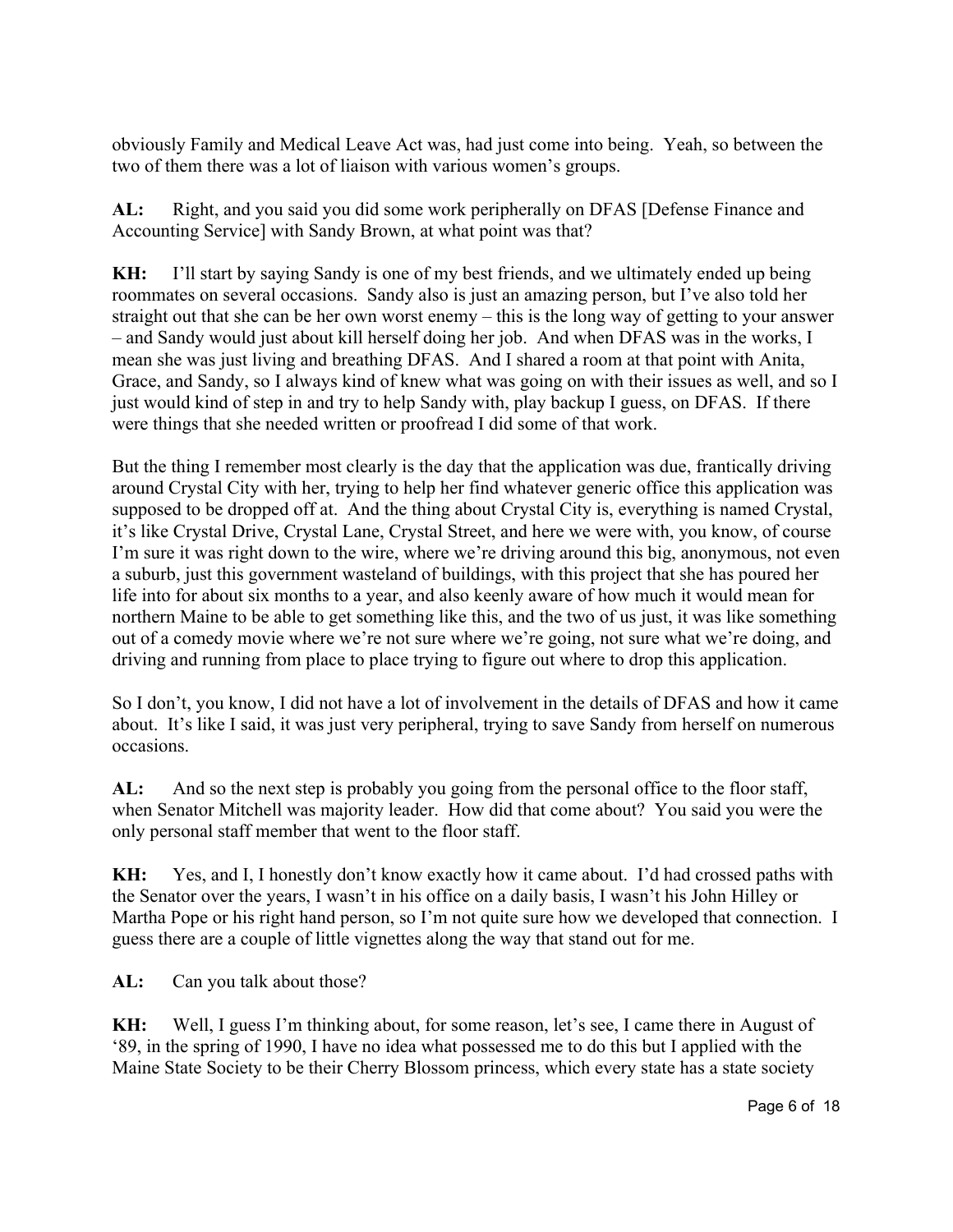that is headquartered in Washington, D.C., and in April of every year there is the National Cherry Blossom Festival and each state society chooses someone to be their representative to the Cherry Blossom Festival as their princess. And this is about the furthest thing removed from what I normally would do. I don't know what possessed me, I guess it was being in a new city and thinking this would be an interesting thing to do.

But I got selected, and so there is a whole week-long celebration and series of events that all the princesses from every state would attend fashion shows and luncheons, and at the end of the week there was a ball, to be followed next day by the parade. And every - I have no idea exactly what the selection criteria were for people to become a princess for their state society. I strongly suspect that being on the majority leader's staff didn't hurt; there were a lot of people who had political connections who ended up being the princesses.

And at the end of the week, at the ball, they choose the queen, they spin a giant wheel, it's like *Wheel of Fortune*, there's no bathing suit competition, this is not a pageant by any stretch of the imagination, and I was standing up there with all the other princesses, kind of mocking it a little bit, I was standing there and saying to the woman in front of me, I was clapping like I was on *Wheel of Fortune* and saying, "Big money, big money." And then it stopped on Maine, and I was now chosen as the queen to represent the United States at the Cherry Blossom Festivals in Japan. So I ended up dancing with the ambassador and being crowned with this giant crown that Mikimoto had designed, and I got a miniature one that I was supposed to wear to all my appearances.

And the next day I was in the parade, and a few days after that, or maybe a week after that, I ran into the Senator in the Russell Senate Building, he was over at the personal office for something, and he stopped to congratulate me and he said, it must have been maybe, was it Kristin Amerling one of the press people, he said, "I was just saying, I think Kelly got more press than me this week," because of course there were some stories in the papers back home. But that certainly wouldn't have set the groundwork you'd think for becoming like some sort of serious position on the floor staff, but we just, whenever we crossed paths he, there was this warm connection.

There was another time when one of the – this is not too long before I went to the floor, when I was in my special assistant position – and one of the special projects that had fallen in my lap, I guess it must have been something that was peeled off from Anita's portfolio, there was a Russian immigrant woman in Maine who was getting all this press, she was terminally ill, her name was Olga, and I can't believe I don't remember her last name any longer, and she wanted to be, her dying wish was to become a citizen, and she had a private bill pending in Congress to grant her citizenship and circumvent all the usual requirements.

And under normal circumstances, a private bill is a somewhat dicey proposition, it's a piece of legislation that only helps or affects a very small number of people, usually one or two or three people, and it's not something that you lightly want to go into. So somehow this had become my assignment, to look into the private legislation and figure out, should we help this woman become a citizen, and what sort of precedent does that set. And I'm trying to think, I think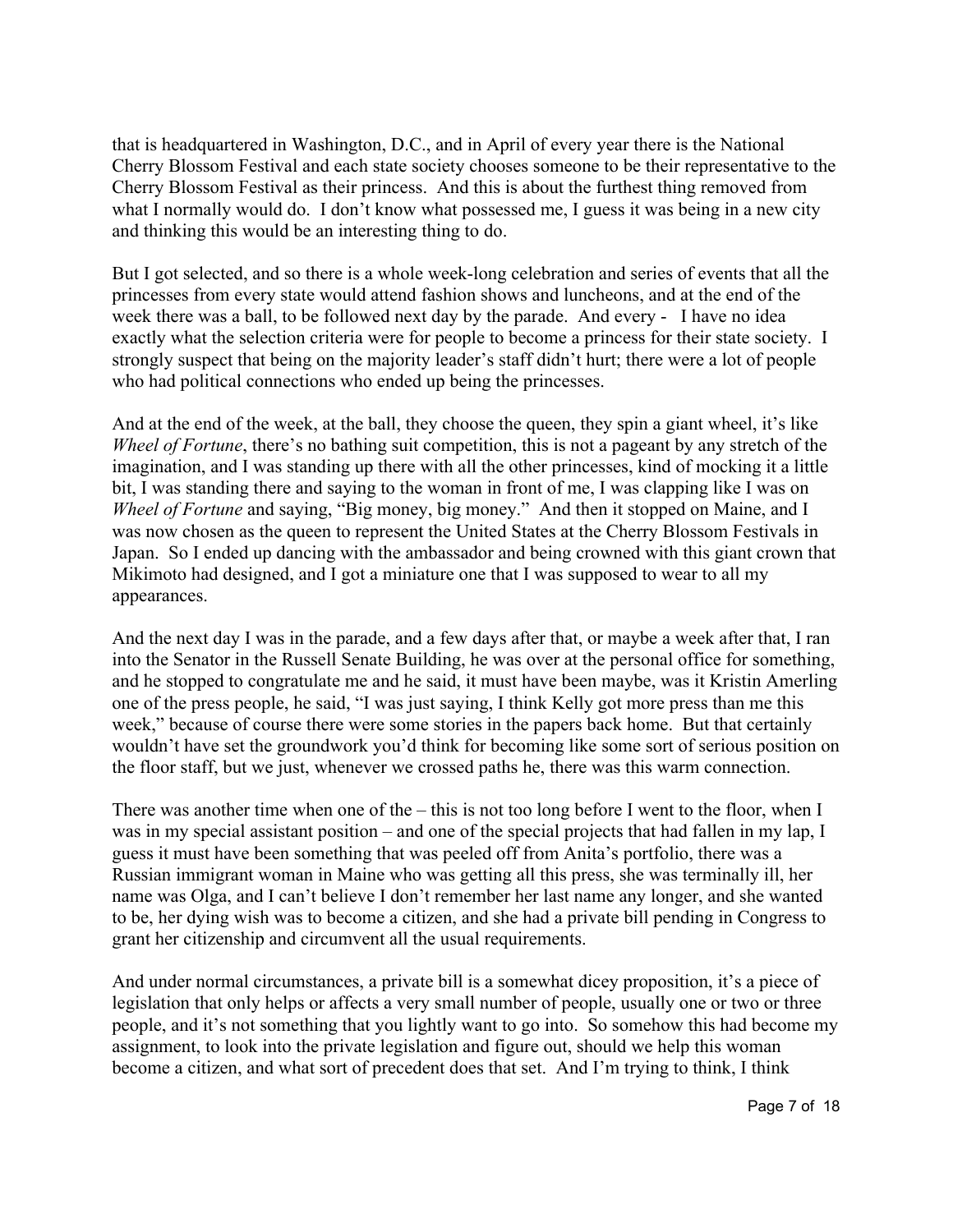Senator Cohen was the other senator at the time, and I believe he had certainly been supportive of this idea.

And I remember I did a memo to the Senator ultimately saying I think we ought to do whatever we can, this isn't going to open the floodgates for other people, and frankly, it was probably in early 1993 and he was going to be up for election the following year, and you don't really want to be portrayed as here's the mean man who let this woman die without becoming a citizen. And it just kind of languished and didn't get addressed, and that was just another one of those moments that I remember where he, I guess, I don't know what prompted it, if he got asked about it, because she ended up dying and she hadn't yet received her citizenship, and I don't know if there was then a story in the newspaper, or if he got asked about it when he went home, but he did turn to one of his press people and say, "I should have listened to Kelly. She told me that if we didn't help the dying Russian woman we were, it wasn't going to be a good PR move."

So that was the other distinct memory I have where we kind of connected on a particular issue and I was on his radar screen. So I have no idea what it was specifically, but when Charles Kinney left the floor staff, I don't know who went to the Senator, it may have been Abby Saffold, that's probably who it was – she was the secretary for the majority and oversaw the floor staff. And she went to the Senator with some recommendations, and a lot of times those, the people on the floor staff would be cultivated through the Cloakroom, that tended to be where they came from because in the Cloakroom they'd gotten to know all of the Democratic senators, they knew something about floor procedures, so that was kind of their natural pool of talent for that position.

And whoever went to the Senator with the recommendations was rebuffed, and he said, "I want someone from my personal office. What about Kelly Riordan?" At least that's how it came to me, and I do know that other names had been brought to him from, not from the personal office, and those people were let's say disappointed and not necessarily, not especially warm and receptive when I got the job. So even though I heard it third hand, I think there was some truth to it, that there were other people who were passed over and he picked this unknown from his personal office to be on the floor staff, and people, my immediate bosses were certainly very respectful of that and welcoming to me and helped me in every way they could, but I know there was certainly this sense of surprise and what do we do with this person, and who is she and is she competent.

So that's the story I know about how I came to be on the floor staff, they came back to me and, must have been June or July, and said, do you want this job. And I had no idea what the floor staff was, and I think Anita was in particular very supportive of this move, and she was going to be losing me as her 'Anita junior' in the office, so I wasn't sure what her reaction would be and she almost did back flips and said, "You have to take that job, that's a huge honor for you to be selected for that job and there's no question about it, you need to take it." And so, again, not knowing what it entailed and only knowing that Anita thought it was a terrific career move for me, I agreed to take it.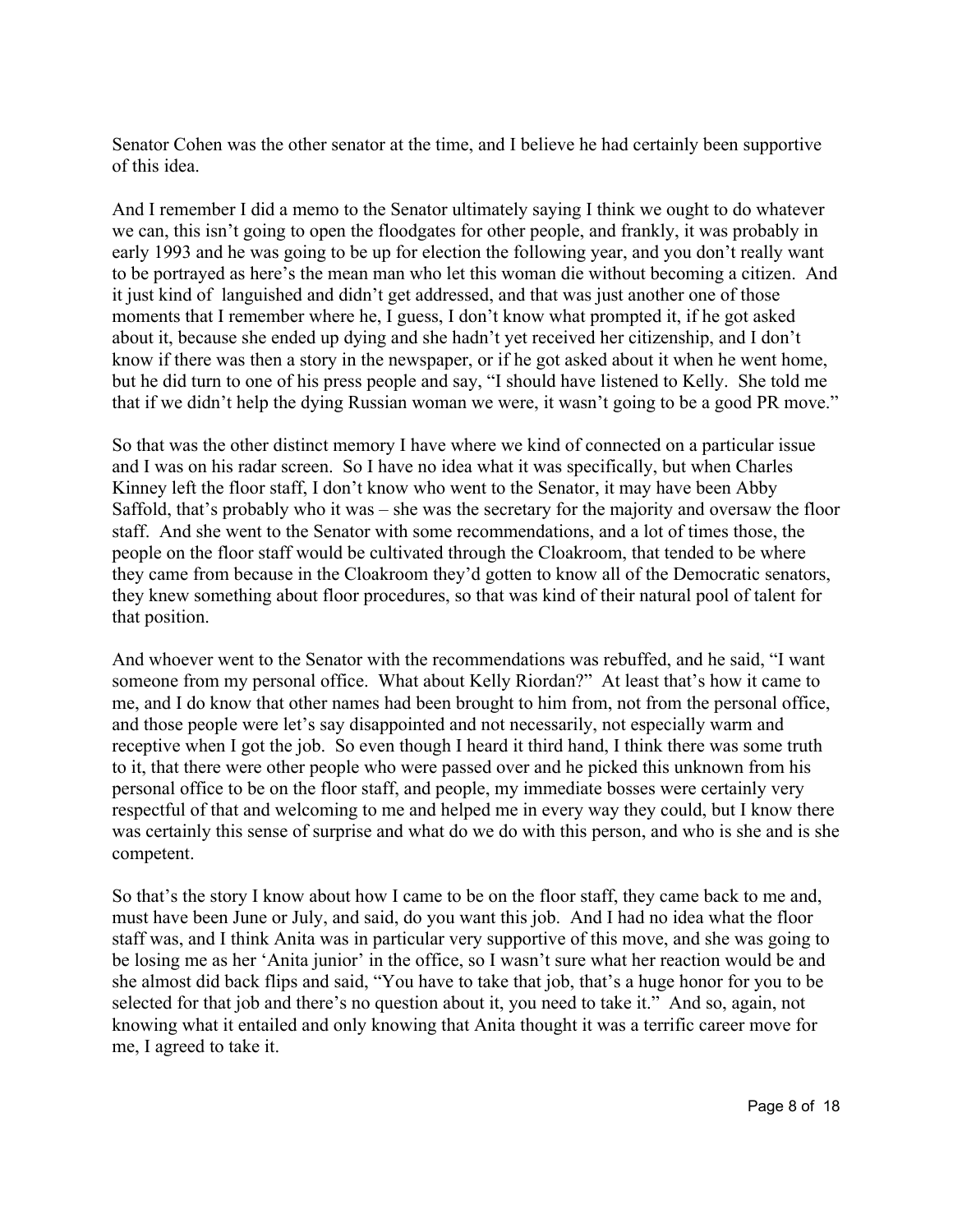**AL:** Right, and so then you were on the floor staff, you must have had a lot more contact with Senator Mitchell at that point.

**KH:** Yes, at that point, certainly I'd see him every single day. Some days with more in-depth transactions than others, but yeah, we saw each other every day then, that he was on the floor.

**AL:** And can you talk about what your role was as the floor staff?

**KH:** It's hard to describe. I guess the way that I've described it to people who have no understanding at all of the process is, you're almost like the traffic cop or information booth sitting there on the Senate floor, and literally my job entailed sitting at the, in the well of the Senate for hours and hours every day. There were four of us on the Democratic side who fell under the floor staff title. When I first started it was Abby Saffold who was the secretary for the majority, Marty Paone who was the assistant secretary, and then Lula Davis, and then myself. No, I'm sorry, and then Art Cameron was there as well, so Abby was the overseer, she didn't actually kind of sit on the floor with us on a regular basis, she was Mitchell's top person in terms of setting the floor agenda and doing negotiations.

So we would be the Senator's eyes and ears on the floor, I guess is the best way to describe it. He would often be just across the hall in the majority leader's office, obviously in meetings during the day, or tending to other business, and we knew what his expectations were in terms of how the legislative day was supposed to progress, and we made sure that those expectations were fulfilled. We would be the ones who kept tabs on what all the other Democratic senators wanted in terms of legislation on the floor, so for instance, if someone wanted to offer an amendment to a pending bill, we had to keep tabs on that and know that if we entered into any sort of agreement to limit debate, it had to take account of the fact that Senator Wellstone wanted to offer an amendment on National Bicycle Day or whatever random thing it was that was his priority. And we also kept tabs on what they didn't want to happen, so if there was a particular bill pending in a committee that a senator had a problem with, we had to know that, oh no, we can't just call that bill up under unanimous consent without checking with Senator Bradley, and he might have a hold on the bill indefinitely, or he might have a hold on it until his particular concern is addressed.

So we were responsible for conveying all that information to the Senator as he set out the agenda, the legislative agenda. We had to know what bills couldn't come up yet because of things that were being worked out, and we had to know the ones that could come up could only be called up under certain circumstances. And then our job was to negotiate with the Republicans, who of course were keeping tabs on their members in a similar manner, to try to come to terms with how legislation on the floor was going to proceed, whether there would be a filibuster, when we were able to have votes. We might set a vote for a particular time based on, okay, there's a meeting going on at the White House, it involves ten senators so we can't vote before three o'clock because there's going to be a big chunk members who are out-of-pocket. So there were lots of details that went into the job.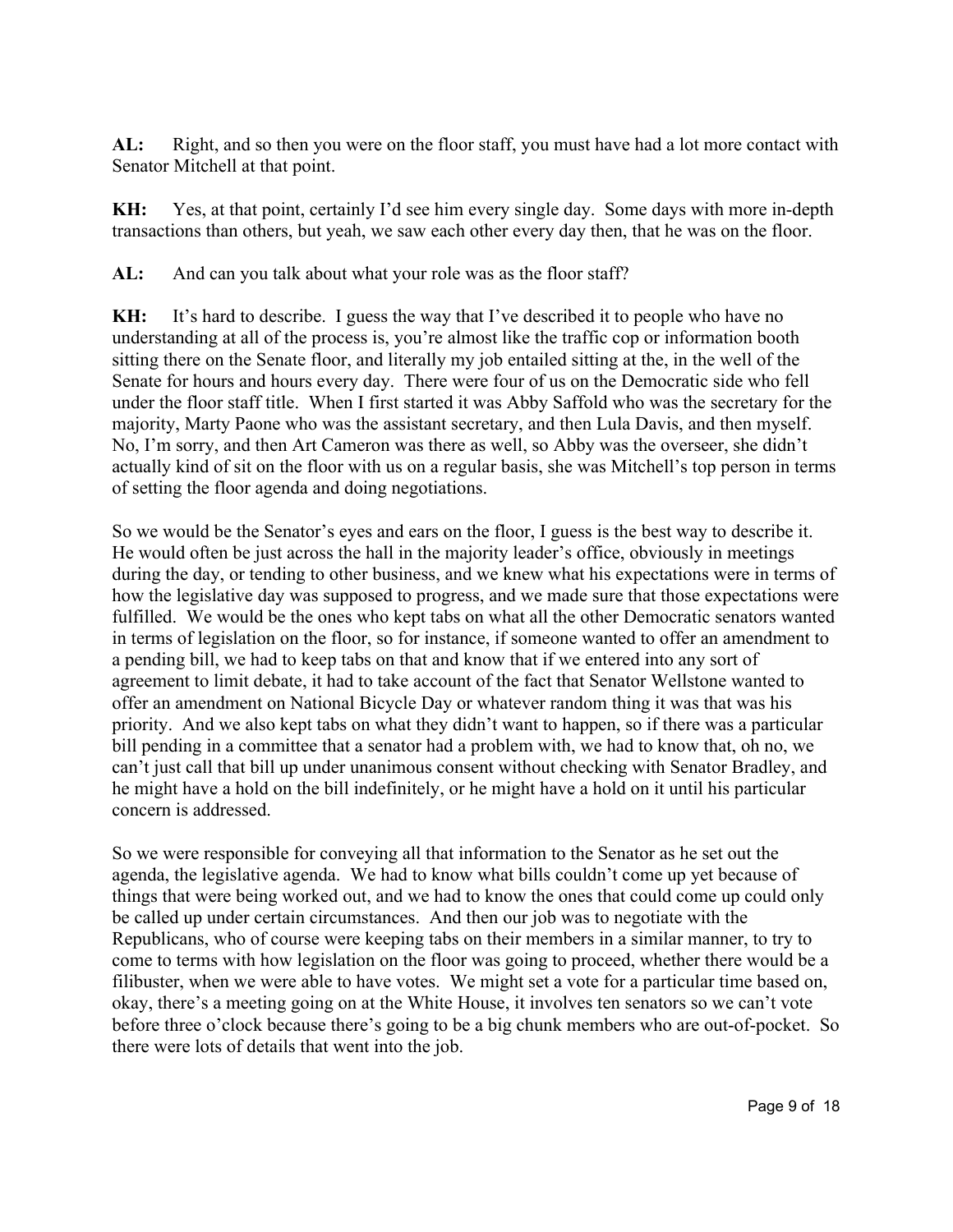**AL:** Right. How was it, and what were some of the challenges in terms of negotiating with the Republican side, were there certain members that were much easier to negotiate with than others?

**KH:** Yes, I have to say that we had great relationships with our staff counterparts on the Republican floor staff. The Senate really can't operate without trust, which probably seems counterintuitive to people on the outside, it seems like there's always this partisan rancor and people don't get along and nothing ever gets done. But the Senate has this aura of, 'oh, we're a gentlemen's club,' and I certainly use the word gentlemen advisedly and thinking consciously of the background of it being largely a bastion of older white men. And it has that aura about it, it's very clubby, and people understand that the way the Senate operates, any one person can just bring it to a grinding halt at any given time, so there has to be, ultimately has to be a lot of cooperation. Because if a person wants to gum up the works, he or she can, but that person also knows that anyone else can do the same thing to him or her. So ultimately, if you want to get something done, you have to learn how to work with other people in the Senate.

That said, there certainly were members on both sides of the aisle that were easier to work with, and more difficult to work with. And I always felt like you could see, lots of people come to Washington as young twenty-somethings and they're gung ho, whether they're Democrats or Republicans, and very partisan. I think a lot of people that stay for any length of time become more mellow, and I found that there were Democratic senators who were like nails on the chalkboard for me, and difficult to work with, and people that you wanted to walk out the door when you saw them come on the floor because you knew it was not going to be a good day if you had to deal with that particular person all day.

And then sitting on the Senate floor there are also, I also came to appreciate there were Republicans who were just very lovely people who had good intentions, who may have had a different perspective on things than I did, but they weren't growing horns, you know. And I know that my Republican counterparts on the Republican floor staff felt the same way, that there were people in their caucus that they could not stand, they'd roll their eyes about when we were having discussions, and Democrats, Democratic senators that they came to really admire.

So yes, there were people on both sides of the aisle that were more difficult to work with and made the job more difficult when you're trying to negotiate how legislation is going to proceed, and there were some who understood that to get ahead and get things done you had to work together well, and they made it easier to get things done in the Senate.

**AL:** Can you talk about, a little bit about what you observed of Senator Mitchell as majority leader? What were some of the things that made him successful as majority leader, or just descriptions of his style as compared to others that you saw?

**KH:** I think one of the things that made him successful, perhaps the key thing that made him successful, is that he commanded respect. And he commanded respect not because of veiled threats or bullying, and I guess I'm thinking of that because I did not work on the floor under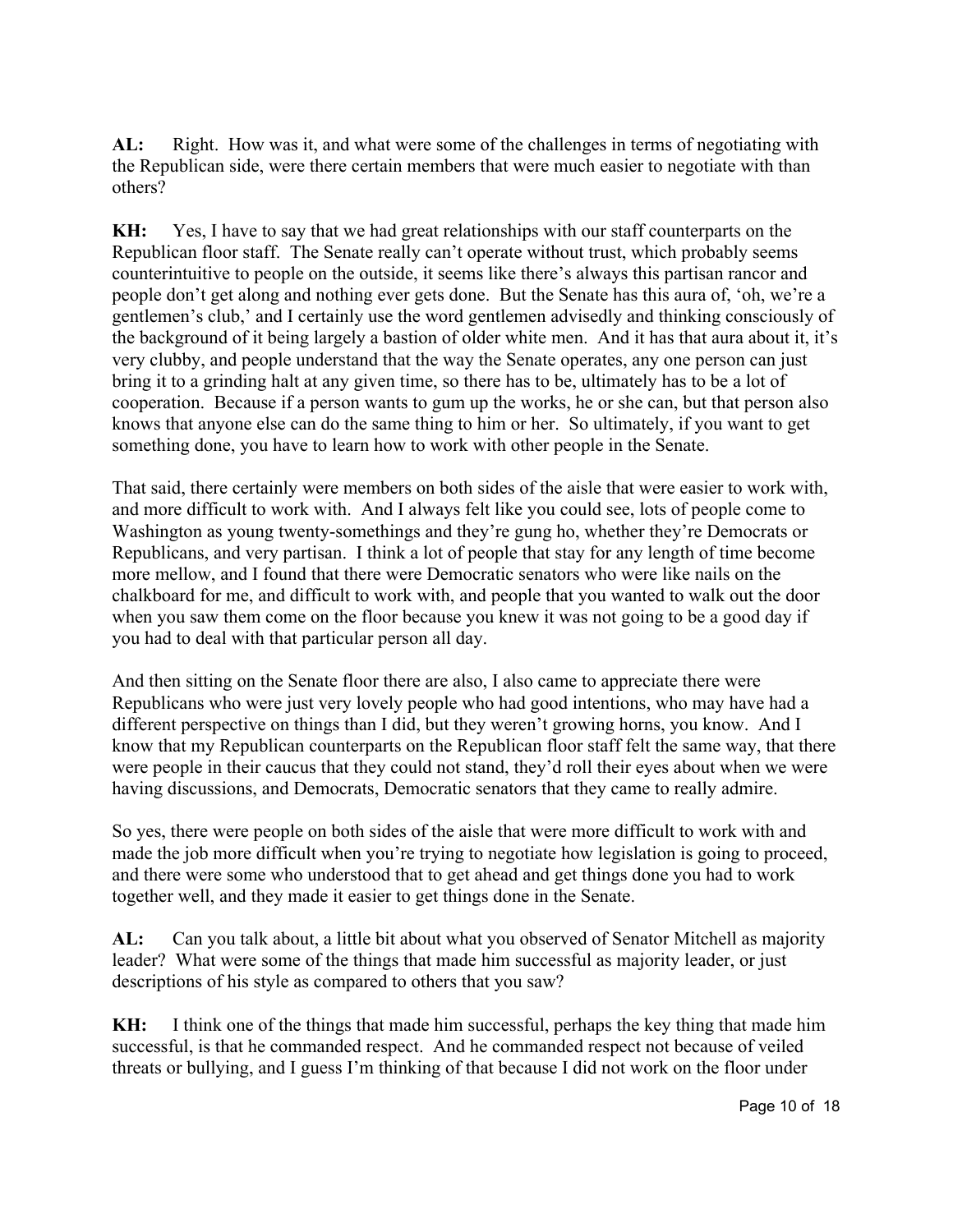Senator Byrd and this is really just kind of secondhand impressions, but there were kind of almost legendary stories about Senator Byrd wielding power very differently from Senator Mitchell.

There is a story about, and of course Senator Byrd was Appropriations chairman for years and years and years, and that entailed the wielding of great power as well, and I remember hearing stories about, there was a very close vote on, that affected the coal industry during debate on the Clean Air Act in the early 1990s, and legend has it that people would go into Senator Byrd's office, and supposedly the vote was sitting on the wall next to his office, so when someone came in and wanted to ask him for money, there's this vote that's important to him hanging on the office wall, and you could just kind of look over and see, 'Oh, let's see, oh, did you vote for me on coal or not?' An implied threat that went along with that, that you would never get money for your state again if you didn't.

And Mitchell did not operate that way. I think he was a collaborator, and he was, tried to include people, listen to them, accommodate them. My understanding was that one of the reasons he became majority leader, and again, this pre-dated me, was he'd done a great job as head of the Democratic Senatorial Campaign Committee in 1986 and brought in a huge new class of Democratic senators, and so that certainly helped, and people were grateful that he'd helped change the political course in the Senate for the Democrats – but I don't think it was just about calling in those favors. It really was, he was a smart man, I think people saw that and appreciated that, and he wanted to do what he could to help people as best he could in his caucus.

That said, what was interesting to me once I went to the Senate floor was seeing a side of him that I hadn't seen in the other times that I'd crossed paths with him during constituent meetings or public events and whatnot, and that was, he certainly had a temper. That I hadn't expected and would sometimes surprise me, and I think sometimes surprised his colleagues. Because the danger in being accommodating as majority leader is there are ninety-nine huge egos there who all think that everything that's a priority for them should be accommodated at all times. And one of my distinct memories of Senator Mitchell facing that problem was right after the Senate had come back from an August recess, and one of the challenges of being a majority leader is setting the schedule in the Senate, figuring out where there are going to be votes, how are we going to get this legislation done, and particularly by the time September rolls around and you've had August recess, you're up against the end of the fiscal year and in theory you're supposed to have all your appropriations bills passed.

And so it was probably the first week of September, they had just come back from the recess, and he was trying to get an appropriations bill done and he was getting requests from every senator there – well, that might be an exaggeration, but a large number of senators wanted to know – this would start about two o'clock every day: "When are we going to go home? When's the last vote of the day?" They'd be coming to us on the Senate floor and asking us, "Do you think I can plan dinner with my wife?", or, "I have a fund raiser tonight, what's the window going to be like for me to get out of here without missing a vote?"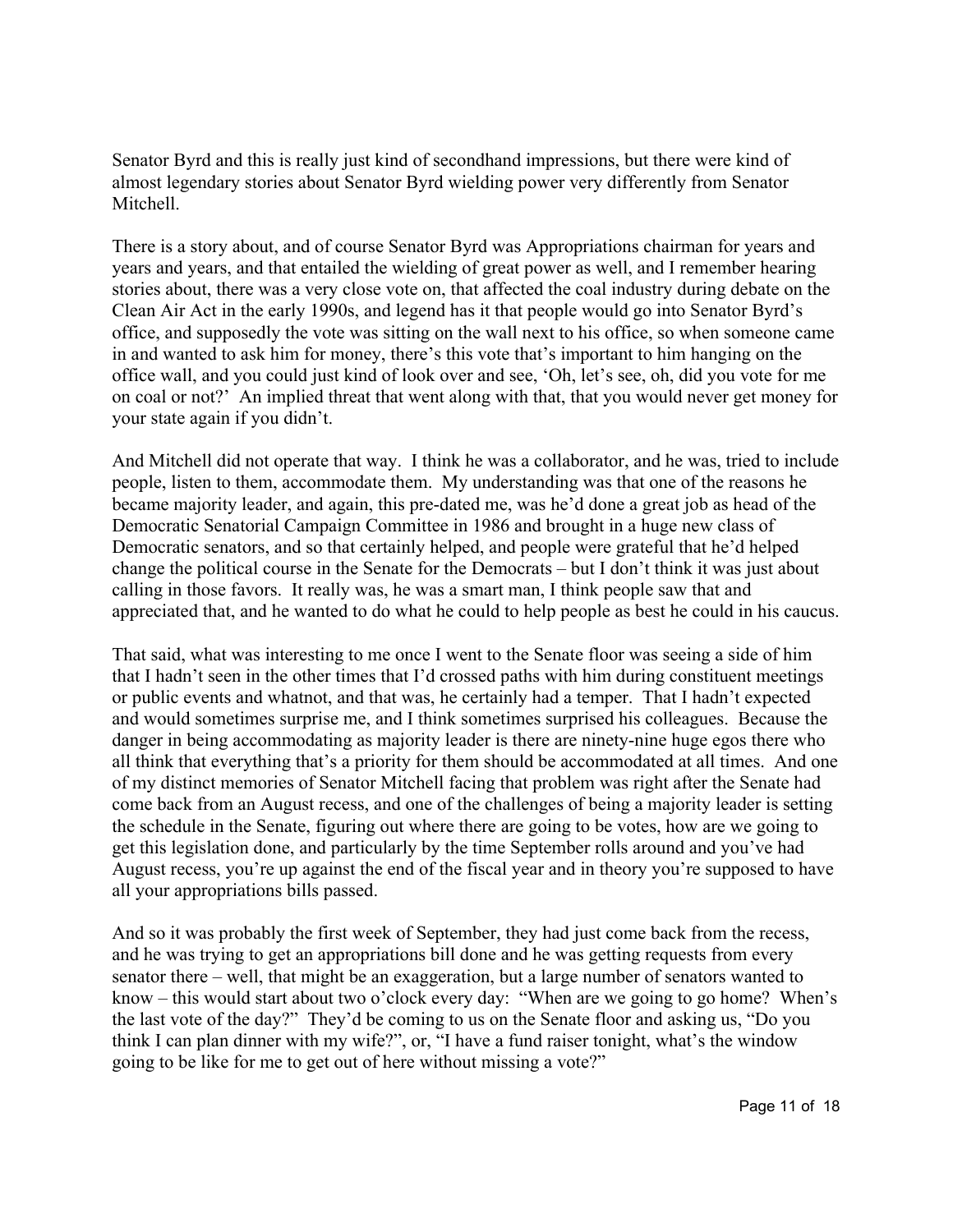And I have to say, one of the most entertaining parts of my job was watching the various personalities in the Senate, and my friends and I became somewhat adept at imitating various characters in the Senate. And I remember this day distinctly, so people are coming up to Mitchell left and right and saying, 'oh, I want to go have dinner with my kids, oh, I need to whatever, walk the dog' or whatever, I mean it was every excuse under the sun. The one that I remember clear as day, though, is Senator Strom Thurmond, the movie *Gettysburg* was debuting, they were having a special film viewing for VIPs, and he'd been invited to see the movie *Gettysburg* that night. And that was like the final straw for Mitchell, and you can, I'm sure- A lot of this ended up in the *Congressional Record*, I mean this is a public response, where he just blew a gasket and said, "We just got back from three weeks of recess, and now I'm hearing every excuse under the sun: 'I don't want to be here to vote tonight,' 'when are we going home?' 'I need to go to dinner.' 'I want to go see the movie *Gettysburg*.'"

And he would get this, especially when the cameras were on and he's trying to contain his anger a little bit, he would get this smile and you just knew that that was, I don't know, Defcon 1 was imminent, when he got this smile on his face that was just this tense, I'm barely containing my anger smile, and I swear, no more than thirty seconds had passed from when he just went off on the Senate floor about how we need to vote, we need to be here, I'm tired of your excuses. And Senator Thurmond walked up to him and said, "Mr. Majority Leader, can I go see *Gettysburg*? When are we leaving?" I just said, we're staying here, we're voting, we're not going anywhere -

*End of Side A Side B*

**AL:** Now we're on side B. Okay, keep going. Can you repeat that last bit about what Byrd (*sic*: Thurmond) said, because I don't think it recorded on the tape.

**KH:** Yes, Senator Thurmond, Strom Thurmond.

**AL:** I mean Thurmond, yes.

**KH:** Yes, Mitchell had just finished delivering his barely-contained-anger lecture to the Senate about they needed to have better work ethics and they were going to stay there and they were going to vote and do their job, and Strom Thurmond walked up to him and asked once again, "Mr. Majority Leader, can I go see *Gettysburg*? When are we leaving, I need to see *Gettysburg*." And my friends and I of course were joking about how he didn't need to go to see *Gettysburg* because he had probably *been* at Gettysburg, or he needed to go home and get his uniform out of the closet from his own campaign at Gettysburg, because of course he was the oldest member and quite a legend in the Senate in his own right.

So yes, so Mitchell walked this line I'd say between being accommodating and including everyone in the caucus, and occasionally having these explosions of anger where he tried to rein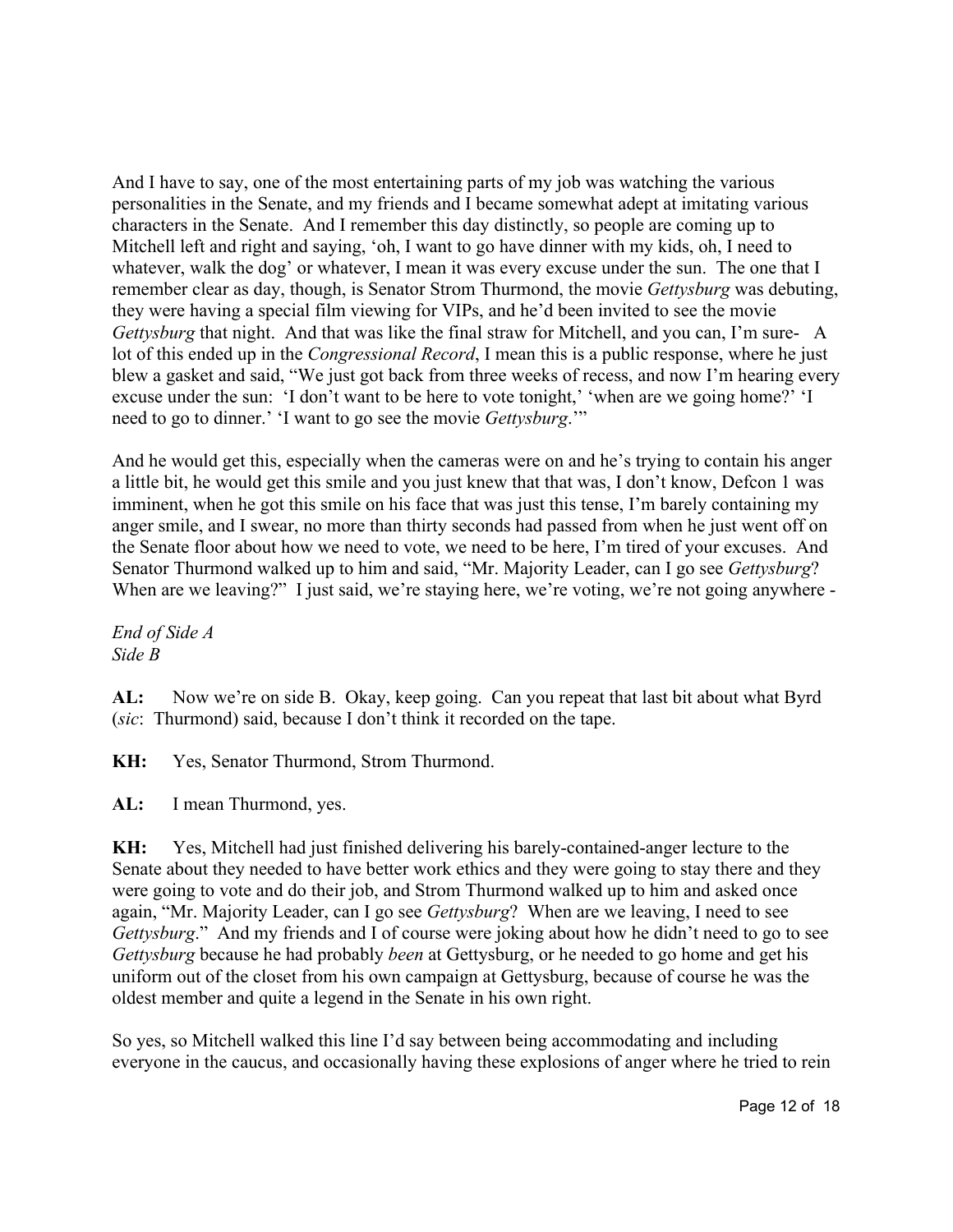them in and browbeat them a little bit. But that really is the secret to the Senate, to running the Senate that very few people understand and appreciate. I think they see a majority leader as, 'oh well, he's going to whip them into shape.' Now maybe he's, and maybe Lyndon Johnson created some of that expectation and mystique, but the way the Senate Rules are, you can't lead these people if they don't want to follow, you know; they can go off in their own direction at any given time. So it very much has to be about convincing people to follow you, rather than browbeating them, because that's only going to get you so far. And Mitchell was very good at I think convincing people.

And the other I guess secret to his success was, he just had that very reasonable judicial demeanor about him. He wouldn't be mistaken for a rock star, you know, he didn't have kind of this big personality or persona that would draw everyone's attention when you walk into the room, with some sort of magnetic personality. But I think a lot of people found his demeanor very reassuring because he didn't come across as some crazy partisan, and that drove the Republicans crazy I think, sometimes, because he'd come out and he would just, in a dispassionate way, lay down his case and make it seem like, or – and there was every basis for what he had to say – 'well the Republicans are the ones who are the problem, and they're slowing things down and they're standing in the way.' But it wasn't crazy finger pointing and tearing his hair out, he would just make this case and make them look bad, and seem eminently reasonable while he was doing it. And that was I think another piece of his success as a leader, and obviously his background as a judge and as a lawyer served him well in that capacity.

AL: Did you have a chance to observe his relationship with Senator Dole?

**KH:** Oh, yes. They were obviously constantly talking and interacting on the floor as they tried to figure out the Senate schedule, and I think for the most part it was a very good, respectful working relationship. They couldn't - Again, that's where the trust issue comes into play, you know, if they couldn't take each other at their word, then the place wasn't going to function. And I, jumping ahead a little bit, after Mitchell left and I went to law school, my first summer after entering law school, I ended up working for the law firm that he was at, and that Senator Dole was at, and we had a, the summer associates at the law firm had a breakfast or lunch one day with Dole, and I walked in late and he was making fun of the fact, "O, leave it to a former Mitchell staffer to stand me up and walk in late." But even then, he was just talking very affectionately about Mitchell and his relationship, and this was several years after they'd left the Senate. I wouldn't expect him to bad mouth Senator Mitchell, he's a good enough politician, he wouldn't do that, but he also didn't have to go out of his way to make clear that he thought so highly of the Senator after they no longer had that daily working relationship in the Senate.

So I think there was genuine respect and appreciation for each other, [ ] and I think an honest understanding of the limits that each of them had in terms of sometimes corralling their own caucus. They didn't take it personally for the most part if Senator Dole came to Mitchell and said, "Well, we can't agree to go forward on this bill," you know, there might be some handful of semi-crazy right wing people in his party who had an agenda that was at odds with whatever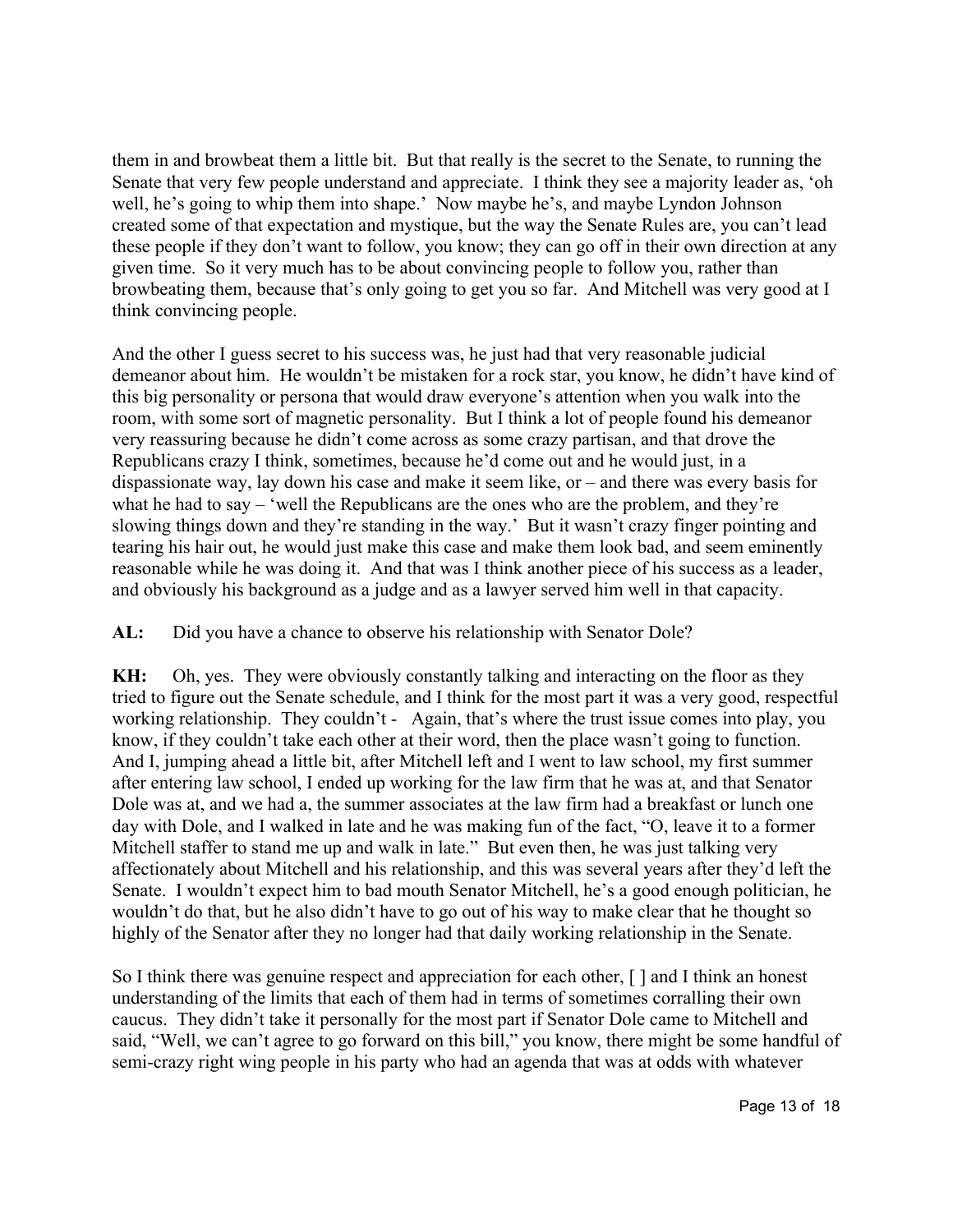Mitchell was trying to do, and I think for the most part Mitchell would accept that and understand that and didn't see it as Dole trying to pull a fast one on him or stirring up people in his caucus to try to thwart Mitchell. There wasn't- I don't think there was a lot of kind of cloak-and-dagger and 'let me manipulate things to the detriment of George Mitchell.' So they, from what I saw on the daily basis, they by and large had a very good, respectful working relationship with each other.

**AL:** And do you have any recollections that stand out in terms of Senator Mitchell's relationship with his Republican Maine senatorial counterpart, Bill Cohen?

**KH:** Nothing comes to mind immediately.

**AL:** So it wasn't sort of the same high level doing things together like there was with Dole.

**KH:** No, I certainly didn't see anything there that suggested a bad relationship, but it wasn't entering  $-$  I guess, now I'm thinking about it  $-$  it's just an interesting, in some ways the disparity in their positions at that time, and not to knock Bill Cohen, but Mitchell's focus was on his own caucus and on interacting with Dole when he was on the floor. And certainly, I mean I'm confident, I know that they worked together on things for the interests of Maine, but I just didn't see that, or don't recall that immediately in their interactions on the floor. That was, those were things that went on kind of behind closed doors, or in constituent meetings that I then wasn't observing in my position on the floor staff.

**AL:** And you said to remind you about law school and Senator Mitchell's role in that.

**KH:** Yes, I wanted to make sure to include that, because I think it's very revealing of a very human side of the Senator, and I've always thought I want to make sure the man gets credit for doing things that, a) he didn't have to do, and b) that no one was ever going to necessarily know about and give him press for or credit for. I sometimes wonder if one of the reasons – well let me back up.

I don't pretend or harbor these visions that I had some particularly special unique relationship with the Senator; he was incredibly good to me, he gave me terrific opportunities. I don't know why he chose me out of people on his staff to move over to the floor, which was a terrific opportunity. But sometimes I wonder whether there was a little bit of an affinity there because we both had kind of the rags to riches background, that my parents were working class people in a mill town in Maine, and I'd worked hard to get to go to college and wanted to make the best of that opportunity once it had been presented to me. So I know that for me certainly, that's part of what drew me to George Mitchell was knowing that he had worked hard to get where he was and he appreciated that.

So anyway, after he decided to retire, which I have to say was just, for me just a devastating blow. I thought, I still - To this day, he's one of the people I probably admire most in the entire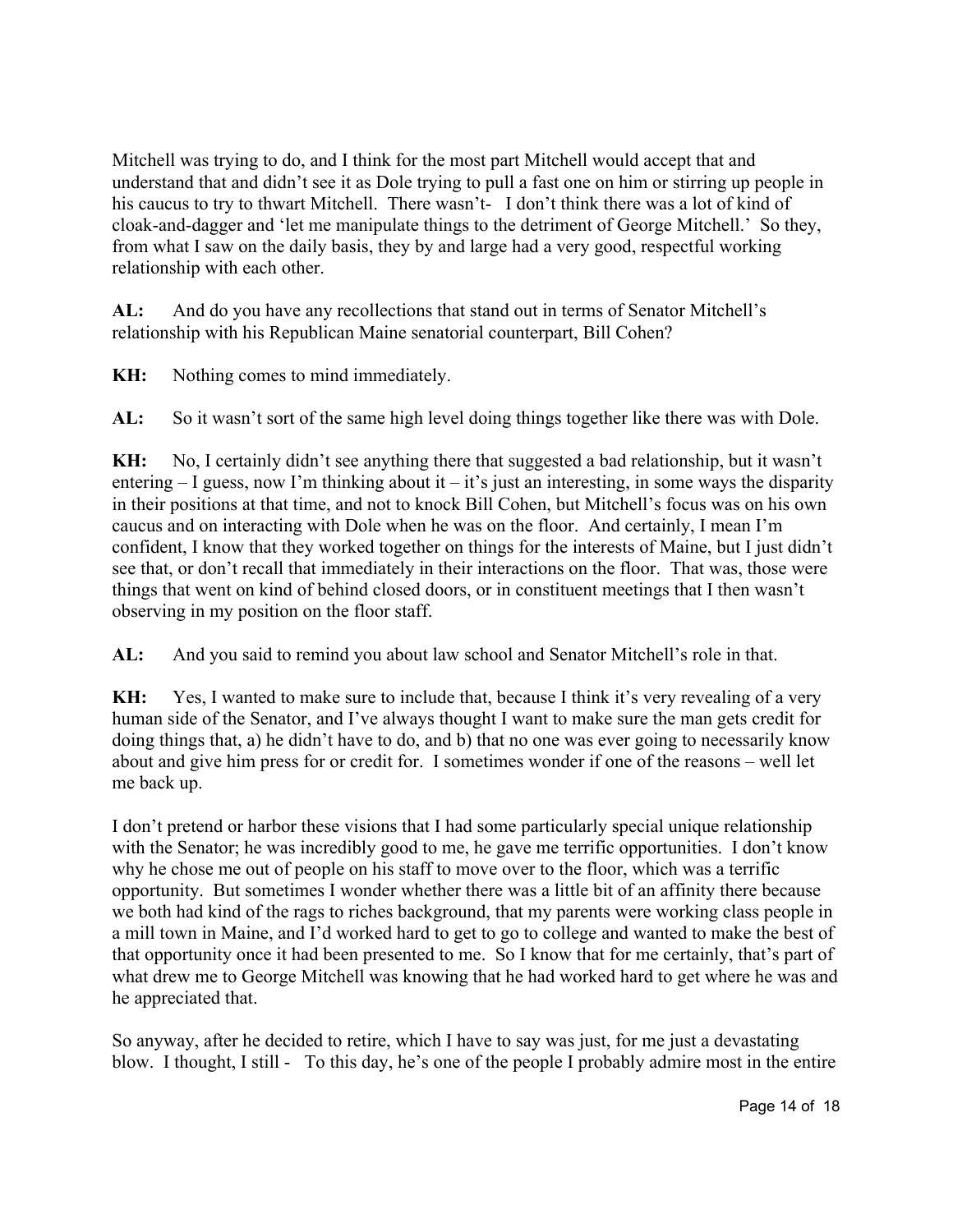world. I went to Washington to work for George Mitchell, I didn't go to Washington to just work for anyone who came along. And the day that he announced he was retiring, if you find the *Washington Post* stories about that, they talk about how the entire staff was called to this room in the Capitol and he told us there, and that was really the first inkling that we'd had of it, and it talks about how staffers came out, you know, in tears, and I always felt like, oh, they must have seen me walking out.

And my first reaction was just: one, I was angry. I thought, 'this man is so incredibly talented and has this unique opportunity, this unique position of power, and he's walking away from it, and how can he do that, how can he do that' – not just to me, you know, of course it was a personal disappointment for me to have my role model walk away – but how can he do that to the people of Maine, how can he do that to our country? He's just an incredible person who ought to be doing exactly what he's doing.

So, you know, so he pulled the rug out from under us and walked away and decided to have his own life, and then I had to reassess. What did I want to do with my life now that it wasn't about working for George Mitchell? And Senator Daschle was kind enough to keep on all the floor staff. Generally leaders did that, it was in their best interest to have some stability in those positions because those people had the relationships with the caucus, but he didn't have to. So I had a job, and there were certainly a lot of things I loved about that job I was, although I was an education major my focus was in American history, and for me it was literally having a front seat, watching history be made. And that was something I never could have imagined being able to do.

So I stayed on with the job and mulled what I was going to do. I had thought on and off over the years about going to law school, and eventually decided that's where I was going to cast my lot. And like I said, I didn't presume to have some special pipeline to George Mitchell, so I started with Anita, I said, you know, "I know that Mitchell calls you all the time still for help on writing books and this and that. Could you, next time he calls you, can you talk to him and see he'll do a recommendation for me?" And she said she would, and the time lagged on and it just, nothing came of that.

And I don't remember how it came to pass that I, I eventually decided, well I'm going to call, or talk to Mitchell directly, because I don't think Anita has passed this along and this is something that's very important to me. So I do distinctly remember getting the call one day, he called me when I was working on the floor, and I came into the Cloakroom and he said, you know, "What's going on, what do you need?" And I told him I was going to law school, and I said, "Has Anita talked to you about doing a recommendation for me?" And he said basically, "Don't worry about Anita, you write a recommendation letter." Which is one of the hardest things you can be asked to do is like write your own recommendation letter. He said, "Whatever you want to write, you send it to me directly at the law firm. I want to do whatever I can to help you."

And then and there he also made the offer. He said, "How are you going to afford law school?"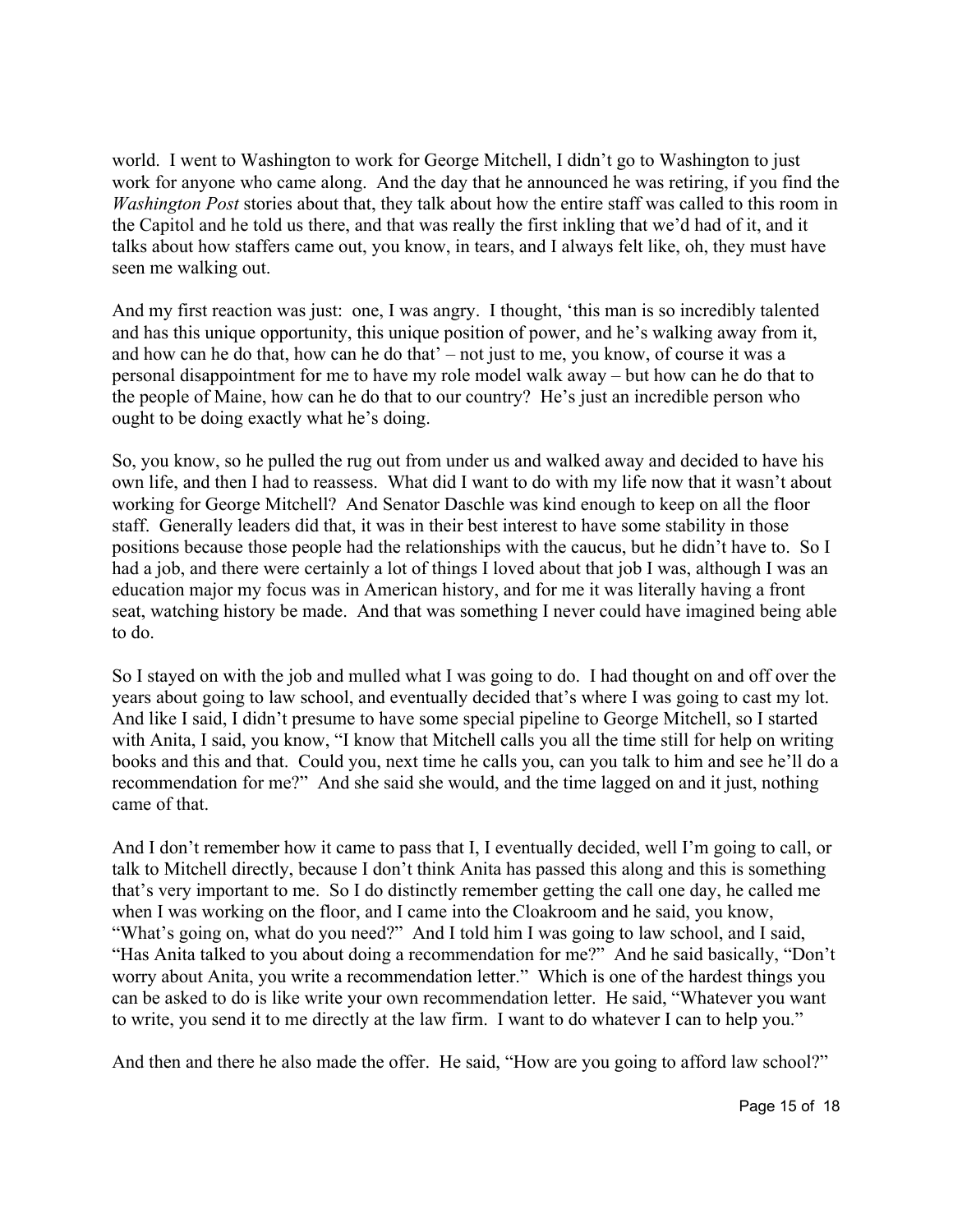And I said I saved a little money, I'm going to apply for financial aid, I'll take out loans. And he said, "If you need money, you let me know, I'm happy to loan you the money for law school." And I have to say, I know he made the same offer to Sandy Brown at one point too, when she was thinking about law school, so I know that I am not unique. I don't know how many people are running around out there that he made that offer to, but -

And I did take out student loans, I did, obviously worked during the summers, but he did also loan me some money to get me through law school. And like I said, that was one of those things that no one is ever going to know about. And my parents were blown away by that, my dad in particular. It's the type of thing that certainly, if circumstances had been different I have no doubt that my, my father always thought I should go to law school and he wanted me to pursue that dream if it were feasible, and I think for a long time he never thought that was feasible. But I know it very much touched my father, and one time when I was home in Maine we were at an event in Rumford, they were dedicating a statue of Senator Muskie and Mitchell was there, and my dad specifically like pulled him aside and said, "I need to thank you for what you did for my daughter."

Those are the stories that don't get the headlines, but I'm sure, as you do these interviews, you're going to find more of those stories than certainly I imagine or know of. So that's the one thing I wanted to come out of this interview, was to make sure that someday people know that about him, that human side of him, and I think it's consistent with the Mitchell Foundation [*sic*: Institute], for instance, he truly believed that kids from Maine should have the opportunity to go to school, and that education was a key to social mobility. And in my case he certainly, he put his money where his mouth was.

**AL:** And I think, I hope that's what some of this oral history does, is sort of bring to life the person, rather than just the documented records. This is a way to add a dimension to who he was, who he is.

**KH:** Well I have to say, obviously that gesture meant a lot to me and it did help, it helped me to realize that dream. But I also, ultimately, in a strange turn of events, in 2000 I was part of the team vetting vice presidential candidates for Al Gore, I worked at a law firm with Ron Klain, and it was also Warren Christopher's law firm, and Warren Christopher was in charge of the vetting process, and Ron helped assemble a team and I was one of the people doing background research on various names that were being considered. And it was very compartmentalized, you really only knew the names of the people that were given to you, you didn't know who else other people on the team were working on.

But I had seen in public speculation that maybe Senator Mitchell's name was one that was being considered, and I worried about this particular story, that George Mitchell had given me, his younger female staffer, money to go to law school, and how that could be twisted and construed. So one day I went to Ron Klain and closed the door and I said, "I don't know if George Mitchell is on the list or not, but I've seen that in the paper, and I need to tell you this story." And Ron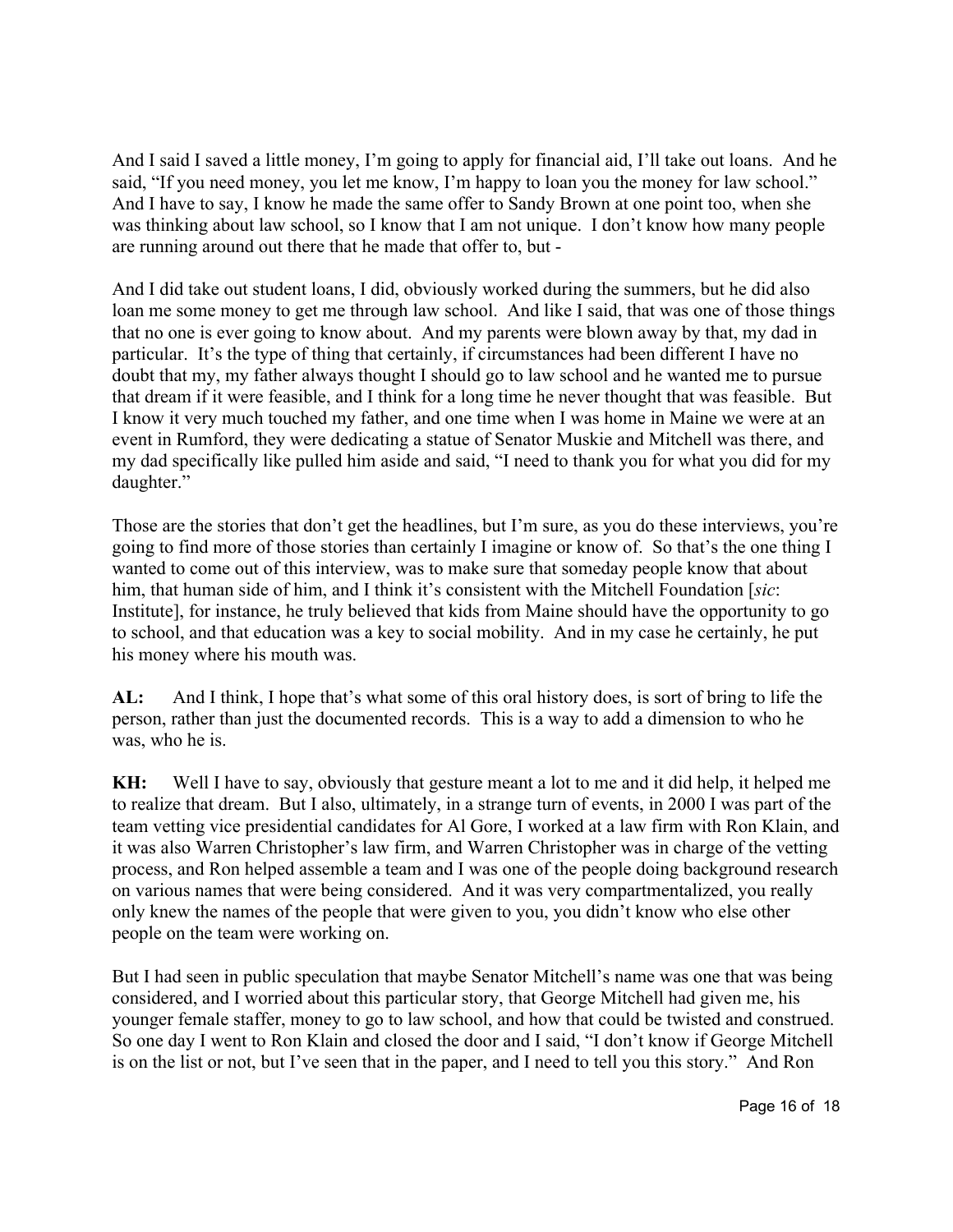just had this poker face the whole time, never let on as to whether or not Mitchell's name was in play, and thanked me at the end. He said, "I'm glad you told me that," he said, "ultimately people will say those things whether they're true or not, whether there's anything there, but it's good to know those things in advance." And he told me he had worked for Janet Reno and some of the speculation, I guess she had done something similar for a young child, or a high school student going into college. And he said, "Yeah, so people who wanted to, tried to spin that into something and say ugly things about her and her motivations." And I said, "Well, I just wanted you to know," because this was not too long after the whole Monica Lewinsky scandal and relationships between older politicians and younger women may not be viewed in the best light.

And now that I think about it, I think I'd actually had that conversation with George Mitchell, we had had dinner after I got out of law school, I'd kind of forgotten about this, and I was, I guess I must have been talking to him about, you know, 'I appreciate what you did for me senator, I am going to pay you back, and I want to,' and I said, "I'm concerned about what people would say about you, in light of Monica Lewinsky." And he kind of got this look on his face like it was the first time it had occurred to him, from a political standpoint that people could misinterpret what he'd done for me. So I did make a point of paying him back every penny, and some extra that I threw in as interest, even though he'd never asked for that or expected that. But I guess it's also kind of interesting and telling that this man, who had such great political instincts in so many ways, I think his motives were so pure that it never crossed his mind that other people could twist them into something that he never intended, and that could ultimately have been detrimental to him if people wanted to construe it that way.

**AL:** Is there anything that I haven't asked you that you think is important to add, that I missed in terms of your career, your working relationship with the Senator, or others that you worked with that's important to add?

**KH:** I guess -

AL: I know that's a big question.

**KH:** Yeah, and there's something I'd like to add, I'm trying to think how to phrase it that's not - Like I said, he is one of the people I admire most in my life and he's done so much for me, and I still, to this day, you know, follow his career, think the world of him. And it's a, it's hard to in some ways I guess live life after that, or it's hard to figure out how to maintain a relationship like that after that connection is gone.

And what I mean by that is, I think the world of him. A couple of times after law school, like I said, we got together and had dinner or would see each other, and I'm sad to have lost that connection and that friendship, but it's difficult to maintain something like that without being a hanger-on, without the people who now are his staff eyeing it suspiciously, and I don't mean it in the Monica Lewinsky sense, but there are lots of people who after Mitchell left office continued to look at him and say, 'what can you do for me?' When there was all the talk about would he